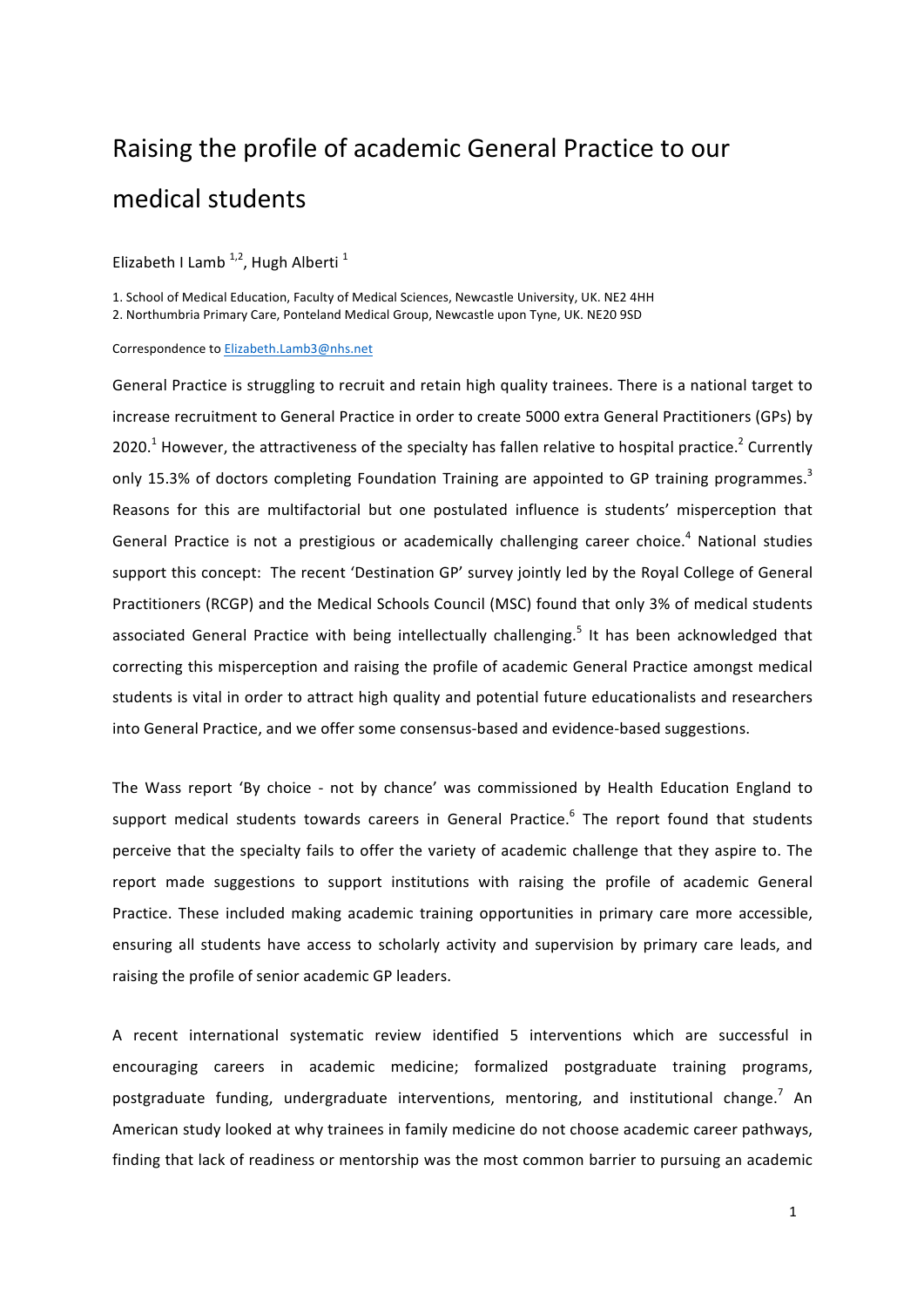career.<sup>8</sup> This would support the recommendation to ensure students have access to supervisors and supervision and extend it to postgraduate trainees.

Currently, in the United Kingdom, academic experience is not seen as important in applying for General Practice training. The application form does not include a field for publications and academic activity. GPs in medical schools often teach communication skills and other more peripheral topics rather than 'academic' subjects and this has been misportrayed by students as suggesting that GPs are therefore not academic.<sup>4</sup> There are few academic GPs relative to other specialties with only 6.5% of clinical academics being GPs in the UK,<sup>9</sup> and GP educators often do not identify themselves as academics. Moreover, once doctors embark on GP training they are not encouraged to record academic opportunities on their ePortfolio, they are not rewarded for academic achievements, and there are very few academic training posts available.

In response to The Wass report, 14 leaders of GP teaching at UK medical schools responded to a request to outline their plans to implement the proposed areas for change. Collated responses demonstrated that there were a range of strategies to raise the profile of academic General Practice to medical students across the institutions. A common theme was that academic training posts in General Practice were seen as valuable and that these opportunities appear to be increasing (e.g. as Academic Clinical Fellows or Innovative Training Posts). The input of GPs in delivering teaching throughout all years of medical school is recognized as important, many institutions are increasing their number of GP teaching fellows, and both the fellows and more senior GP educators are being encouraged to teach intellectually challenging subjects and to increase the time they spend teaching students.

Opportunities to undertake electives, summer projects and student-selected components linked to academic primary care are being made more widely available, and funding to enable students to attend conferences and present their primary care research with prizes for scholarly activities in this field are proposed by GP teaching leads as an incentive to encourage more academic activity. Some universities offer higher degrees in primary care and support access to doctoral level fellowships. Most medical schools suggested that the academic contribution of GPs needs to be recognized within institutions and some are having success, evidenced by GP academics holding senior positions within the medical school. One institution suggested that strengthening links with both the Society for Academic Primary Care and the Royal College of General Practitioners would be helpful in raising the profile of academic General Practice.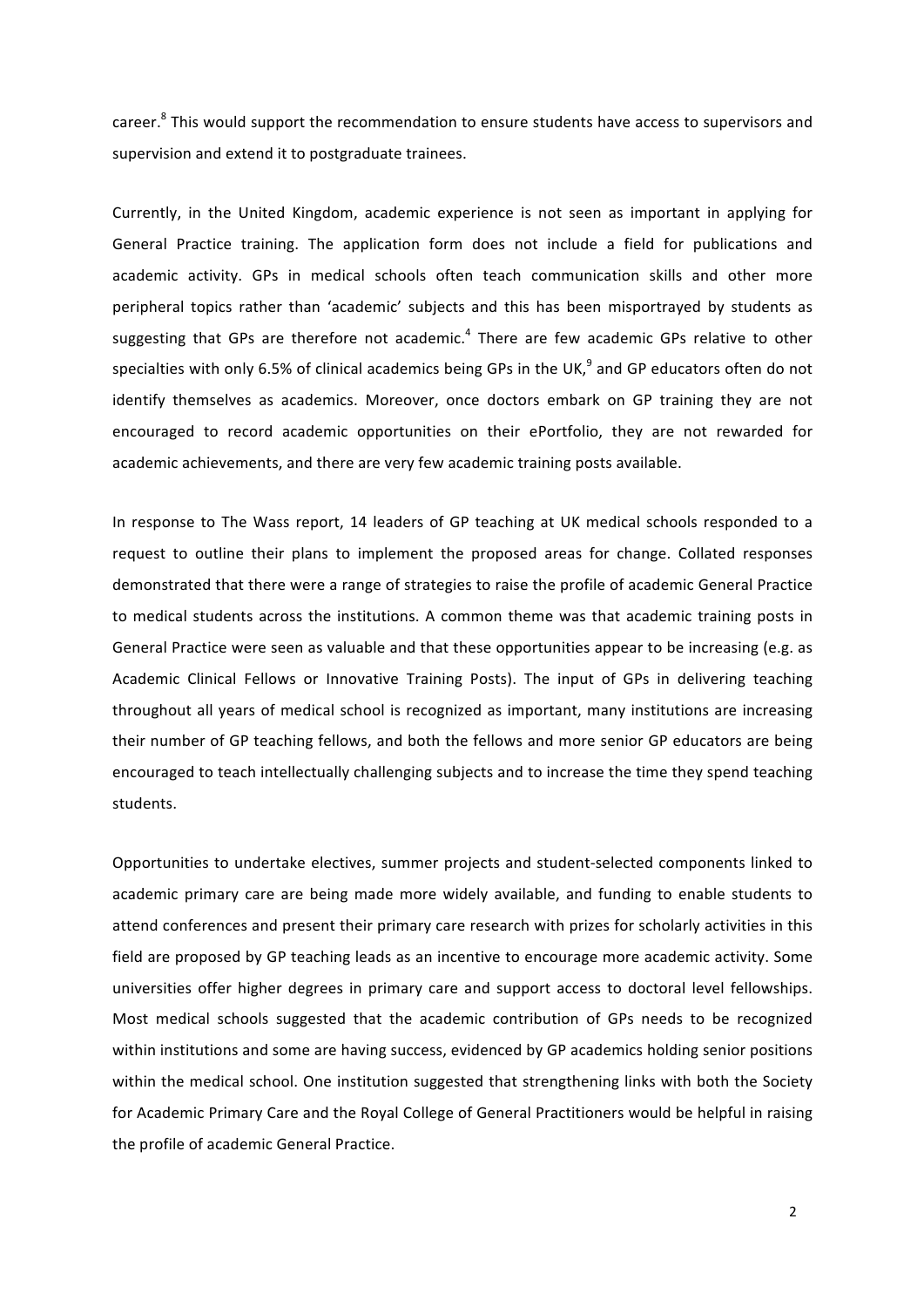In addition to asking GP leaders their plans for raising the profile of academic General Practice at their institutions, we convened a 'think-tank' meeting at our institution including experienced and inexperienced academic GPs, academic GP trainees and medical students undertaking a student selected component in academic GP. The group proposed the following interventions to help raise the profile of academic GP (*Figure 1*).

Medical students form opinions on careers based on their experiences during medical school. If the majority of contact they have with GPs occurs through the teaching of non-academic topics such as communications skills by educators who do not hold senior positions within the university, or in practice when little time is available for research due to clinical workload, it is unsurprising that they do not perceive General Practice to be an academic career. It Is essential that General Practice attracts high quality individuals with the potential to become academics in Primary Care where research and education are of huge importance. The suggestions offered from a variety of interested parties we hope will go some way to supporting changing perceptions of our medical students and increase awareness of academic career pathways in General Practice. Some of these initiatives were implemented prior to publication of the Wass report and it appears the report has been a helpful stimulant to develop existing initiatives, as much as an opportunity to initiate new strategies. We would recommend urgent research to evaluate the success of these interventions and to explore further students' understanding of the academic nature of General Practice.

#### **Acknowledgements**

We are grateful to the following UK Medical Schools for their contributions: Aberdeen, Cambridge, Exeter, Hull and York, Imperial College London, Kings College London, Keele, Leeds, Leicester, Manchester, Newcastle, Plymouth, Sheffield, University College London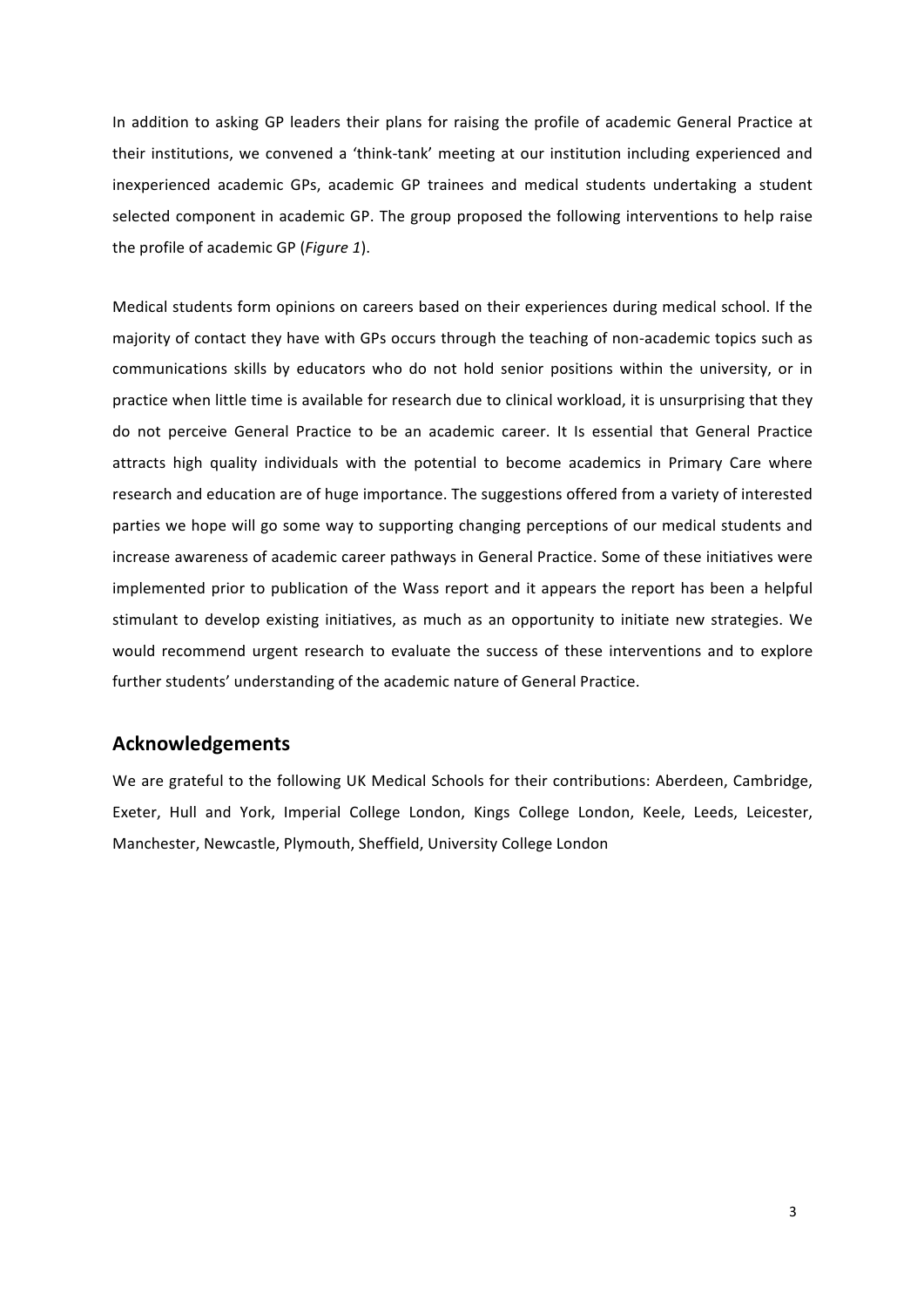### Figure 1: Proposals to raise the profile of academic General Practice at Newcastle Medical School

| <b>Problem</b>                                                                                                                                                                           | <b>Suggestion</b>                                                                                                                                         | <b>Responsibility</b>            |
|------------------------------------------------------------------------------------------------------------------------------------------------------------------------------------------|-----------------------------------------------------------------------------------------------------------------------------------------------------------|----------------------------------|
| <b>Students are not exposed to</b><br>academic GPs                                                                                                                                       | Increase exposure by increasing the presence<br>of academic GPs within the institution                                                                    | <b>Medical</b><br><b>Schools</b> |
| <b>GPs in medical schools tend to</b><br>teach communication skills                                                                                                                      | Create opportunities and encourage GPs to<br>teach academic subjects                                                                                      | <b>Medical</b><br>schools        |
| <b>Lack of intercalation</b><br>opportunities in academic GP                                                                                                                             | Develop these opportunities and advertise<br>them to medical students                                                                                     | Medical<br>schools               |
| <b>GPs tend to view themselves as</b><br>'not academic'                                                                                                                                  | Encourage GP teachers to promote the<br>academic side of their role and to apply for<br>honorary status at universities (e.g. as clinical<br>lecturers).  | <b>GP</b> teachers               |
| <b>Academic experience is not seen</b><br>as important in applying for GP<br>training, evidenced by the fact<br>there is no space on the<br>application form for academic<br>achievement | Add a section to the application form on<br>academic experience/ publications                                                                             | <b>RCGP</b>                      |
| GP trainees are not encouraged<br>to add academic achievements<br>to their ePortfolio or to<br>celebrate these achievements                                                              | Add a specific section for publications/<br>academic activity<br>Reward GP trainees who undertake academic<br>work                                        | <b>RCGP</b>                      |
| Lack of flexibility in GP training<br>for academic opportunities                                                                                                                         | Raise awareness of academic opportunities,<br>work with the training programmes and<br>Health Education England to deliver more of<br>these opportunities | <b>GP training</b><br>programmes |